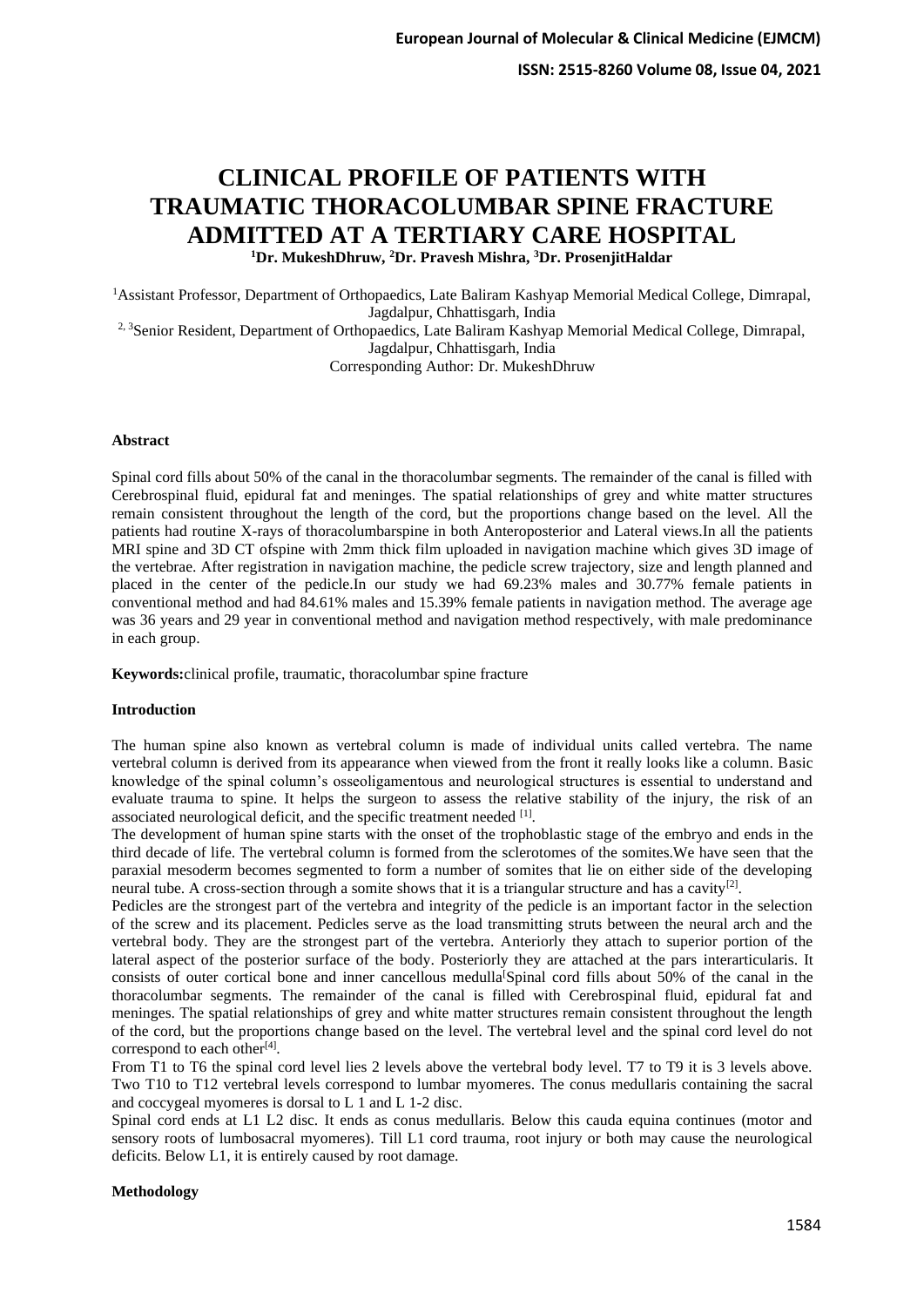# **European Journal of Molecular & Clinical Medicine (EJMCM)**

# **ISSN: 2515-8260 Volume 08, Issue 04, 2021**

All the patients were initially assessed in the outpatient departmentor casualty according to their presentation and then they underwent a detailed evaluation of their hemodynamic, spine, neurological status and other injuries if associated with trauma. The patients and their attendant were interviewed, their epidemiological, historical, subjective and physical findings were noted.After initial investigations and haemodynamic stabilization, patients were assessed neurologically in detail. A neurological chart was maintained for each patient.

All the patients had routine X-rays of thoracolumbarspine in both Anteroposterior and Lateral views.In all the patients MRI spine and 3D CT ofspine with 2mm thick film uploaded in navigation machine which gives 3D image of the vertebrae. After registration in navigation machine, the pedicle screw trajectory, size and length planned and placed in the center of the pedicle.

The pre-operative neurological status was graded on the basis of ASIA grading. It was also used to assess postoperative recovery and follow-up.

The indication for the surgery was spinal instabilityfor which instrumentation was needed to restore spinal stability and to protect neurological elements.

#### **Inclusion criteria**

- 1. Age group >18yrs.
- 2. Traumatic thoracolumbar unstable fractures with neurological deficits.

#### **Exclusion criteria**

- 1. Age  $<$  18 yrs.
- 2. Traumatic cervical spine fractures and sacral spinal fracture.
- 3. Spinal instability due to congenital spinal abnormality.
- 4. Patients not willing for surgery.
- 5. Medically unfit for surgery.
- 6. Pathological fracture.
- 7. Traumatic thoracolumbar unstable fractures treated with method other than pedicle screw fixation.

#### **Preoperative work up**

- 1. Plain radiograph
- i) Anteroposterior views.
- ii) Lateral view
- iii) To assess extent of degeneration, instability, mechanism of injury, fracture pattern and its severity and canal compromise or deformity.
- 2. Magnetic resonance imaging (MRI) was useful in determining
- i) The condition of the spinal cord following trauma
- ii) Any soft tissue encroachment (intervertebral disc) of the spinal Cord.

#### **Pre-operative preparation**

Patient shifted in Operation Theater after overnight nil per oral, local part preparation, well informed consent, xylocaine sensitivity test, with bowel preparation, urinary catheter applied and adequate hydration maintainedProphylactic intravenous antibiotics were given. In supine position general anaesthesia with endotracheal intubation was administered.

#### **Results**

**Table 1:** Age distribution

| Age (Year) | <b>Conventional Method</b> | <b>Navigation Method</b> |
|------------|----------------------------|--------------------------|
| 18-20      |                            |                          |
| 21-30      | 04                         | )4                       |
| 31-40      | 04                         | 05                       |
| $41 - 50$  | 03                         |                          |
| $-51$      |                            | OO.                      |
| Total      | 3                          | 13                       |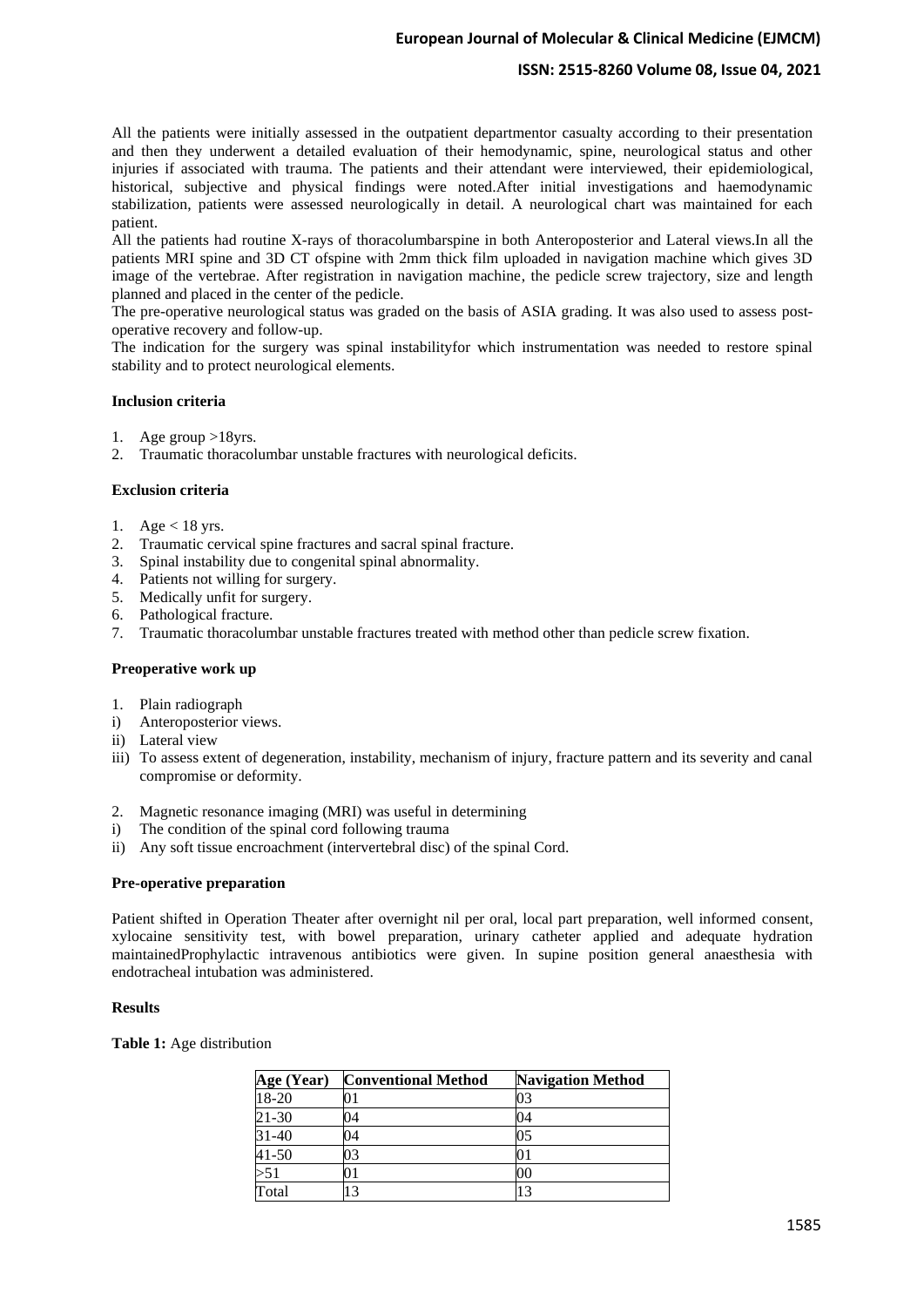# **ISSN: 2515-8260 Volume 08, Issue 04, 2021**

#### **Table 2:**Sex distribution

| <b>Sex</b> | <b>Conventional Method</b> |         |                    | <b>Navigation Method</b> |  |
|------------|----------------------------|---------|--------------------|--------------------------|--|
|            | <b>No.of Cases</b>         | Percent | <b>No.of Cases</b> | <b>Percent</b>           |  |
| Male       | 09                         | 69.23%  |                    | 84.61%                   |  |
| Female     | 04                         | 30.77%  | )2                 | 15.39%                   |  |
| Total      | 3                          | 100%    | 13                 | 100%                     |  |

#### **Table 3:** Type of fracture (AO Classification)

| <b>Classification</b> | <b>Conventional Method</b> |                | <b>Navigation Method</b> |                |
|-----------------------|----------------------------|----------------|--------------------------|----------------|
| <b>offracture</b>     | <b>No.of Cases</b>         | <b>Percent</b> | <b>No.of Cases</b>       | <b>Percent</b> |
| Type A                | $\overline{2}$             | 92.3%          | 12                       | 92.3%          |
| Type B                | 00                         | 0%             | 00                       | 0%             |
| Type C                | 01                         | 7.69%          | 01                       | 7.69%          |
| Total                 | 13                         | 100%           | 13                       | 100%           |

#### **Table 4:** Level of Fracture

| Level           |                    | of Conventional Method |                    | <b>Navigation Method</b> |  |
|-----------------|--------------------|------------------------|--------------------|--------------------------|--|
| <b>Fracture</b> | <b>No.of Cases</b> | Percent                | <b>No.of Cases</b> | <b>Percent</b>           |  |
| D10             |                    | 7.69%                  | 00                 | 0%                       |  |
| D11             | 00                 | 0%                     | 00                 | 0%                       |  |
| D12             | 03                 | 23.07%                 | 06                 | 46.15%                   |  |
| $\mathbf{L}1$   | 08                 | 61.83%                 | 05                 | 38.46%                   |  |
| L <sub>2</sub>  | 01                 | 7.69%                  | 02                 | 15.39%                   |  |
| Total           | 13                 | 100%                   | 13                 | 100%                     |  |

**Table 5:** Mode of injury

|                       | Conventional Method |         | <b>Navigation Method</b> |                |
|-----------------------|---------------------|---------|--------------------------|----------------|
| <b>Mode of Injury</b> | <b>No. of Cases</b> | Percent | No. of Cases             | <b>Percent</b> |
| <b>RTA</b>            | 11                  | 7.69%   | 01                       | 7.69%          |
| Fall from Height      | 11                  | 84.61%  | 12                       | 92.31%         |
| Fall of Object        | )1                  | 7.69%   | 00                       | 00%            |
| Total                 | 13                  | 100%    | 13                       | 100%           |

#### **Discussion**

In our study we had 69.23% males and 30.77% female patients in conventional method and had 84.61% males and 15.39% female patients in navigation method. The average age was 36 years and 29 year in conventional method and navigation method respectively, with male predominance in each group. Gregory F. Alvine*et al*. in their study found that average age was 31 years, with a male predominance. Nasser M.G, *et al*. in their study found that average age was 28.8 years with a male predominance.Rick C. Sasso*et al*., in their study had 77% males and 23% females with a mean age of 34 years.Razak M, *et al*. in their study found that average was 30 year<sup>[5]</sup>.

In our study we noted 84.61% patients in conventional method fall from a height and 92.31% patients in navigation method fall from a height. Road traffic accident was the second commonest cause with 7.69% of patients in both conventional and navigation method. Nasser M.G, *et al*. in his study noted that the main cause of injury was fall from a height and road traffic accident was the second commonest. Gregory F. Alvin *et al*. noted that in 52% of patients injuries resulted from fall from a height, in 39% patients due to road traffic accidents and 9% due to fall of heavy objective. Razak M, *et al*. in his study noted that 69% of injuries were caused from fall from height, 31% due to road traffic accident<sup>[6]</sup>.

In our study we had 92.31% of patients in conventional method and100% in navigation methodfractures between T11-L2 levels.7.69% of patients in conventional method with fractures betweenT1-T10 levels. Nasser M.G. *et al*. in their study noted that the commonest vertebrae to be fractured were L1 comparable to our study. Gregory F Alvine*et al*., noted that in 72.5% of cases the injury was at level of T11-L2. Rick C. Sasso*et al*., noted that in 80% of cases the injuries were at T11-L2 levels. Razak M *et al*., noted thatin 92% of cases the injuries were at the L1 and L2 vertebral levels $[7]$ .